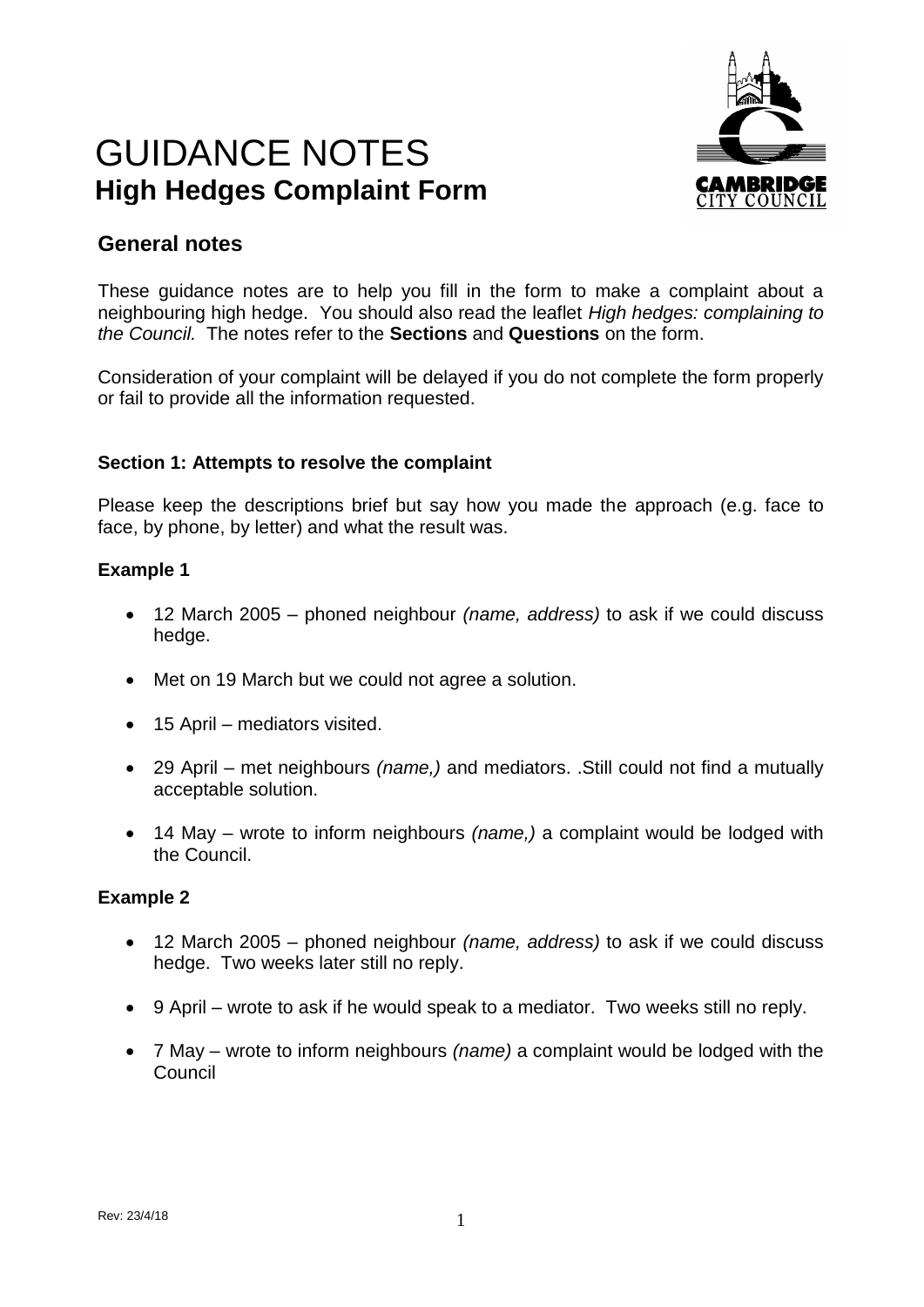# **Example 3**

- 12 March 2005 saw neighbours *(name, address)* in their garden and asked if we could discuss hedge. Neighbours *(name)* came round on 19 March. Saw the effect of the hedge for themselves. Sympathetic but unwilling to reduce the hedge as much as we wanted.
- Neighbours *(name)* willing to try mediation but we discovered neighbour mediation not available in out area. We live too far from the nearest service.
- 23 April saw neighbours *(name)* again and told them that if we could not agree a solution, we would make a formal complaint to the Council.
- After a couple of weeks we confirmed, in writing, that we would be proceeding with the complaint.

It is not necessary to send copies of all correspondence with your neighbour about the hedge – especially if the dispute is a long-running one. You need to provide evidence of your latest attempts to settle it.

### **Section 2: Criteria for making a complaint**

#### **Who can complain**

Q 2.6 You must be the **owner or occupier** of the property affected by a high hedge in order to make a formal complaint to the Council.

If you do not own the property (e.g. because you are a tenant or leaseholder) you can still make a complaint; you should let the owner (e.g. landlord or management company) know that you are doing so.

Q 2.7 The property does not have to be wholly residential but **must include separate living accommodation,** otherwise we cannot consider the complaint.

#### **Section 3: Grounds of complaint**

It will help if you provide as much information as you can, but keep it **factual**. Remember a copy of this form will be sent to the person who owns the property where the hedge is growing, and to the person who lives there if they are different people.

Concentrate on the hedge and the disadvantages you experience because of its **height.**

We cannot consider problems that are not directly connected with the height of the hedge. For example, if the roots of the hedge are pushing up a path.

We cannot consider matters or circumstances that are not directly relevant to the hedge in question. For example, that other people trim their hedges to a lower height; or that the worry is making you ill.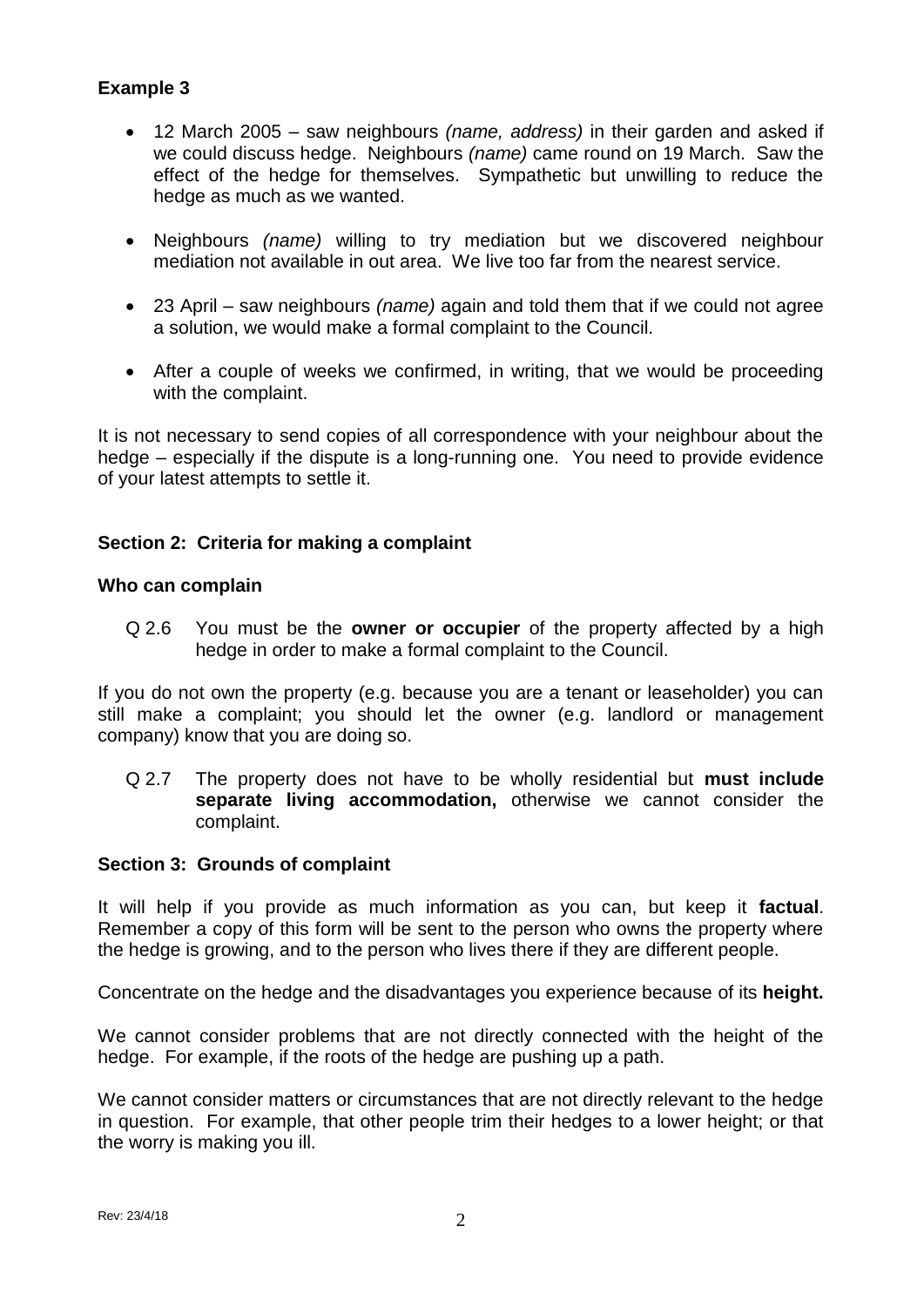Please provide a **photo** of the hedge and a **plan** showing the location of the hedge and surrounding properties.

When drawing your plan, please look at the example below and make sure that you:

- Draw and name surrounding roads:
- Sketch in buildings, including adjoining properties. Add house numbers or names;
- Mark clearly the position of the hedge and how far it extends;

If you are complaining about the hedge blocking light, please also show on your plan:

- Which direction is North;
- The position of the windows that are affected by the hedge (e.g. whether they are located on the front, side or rear of the house, upstairs or downstairs);
- Relevant measurements (e.g. size of garden, distance between the hedge and any windows affected);

All measurements must be in metres (m).



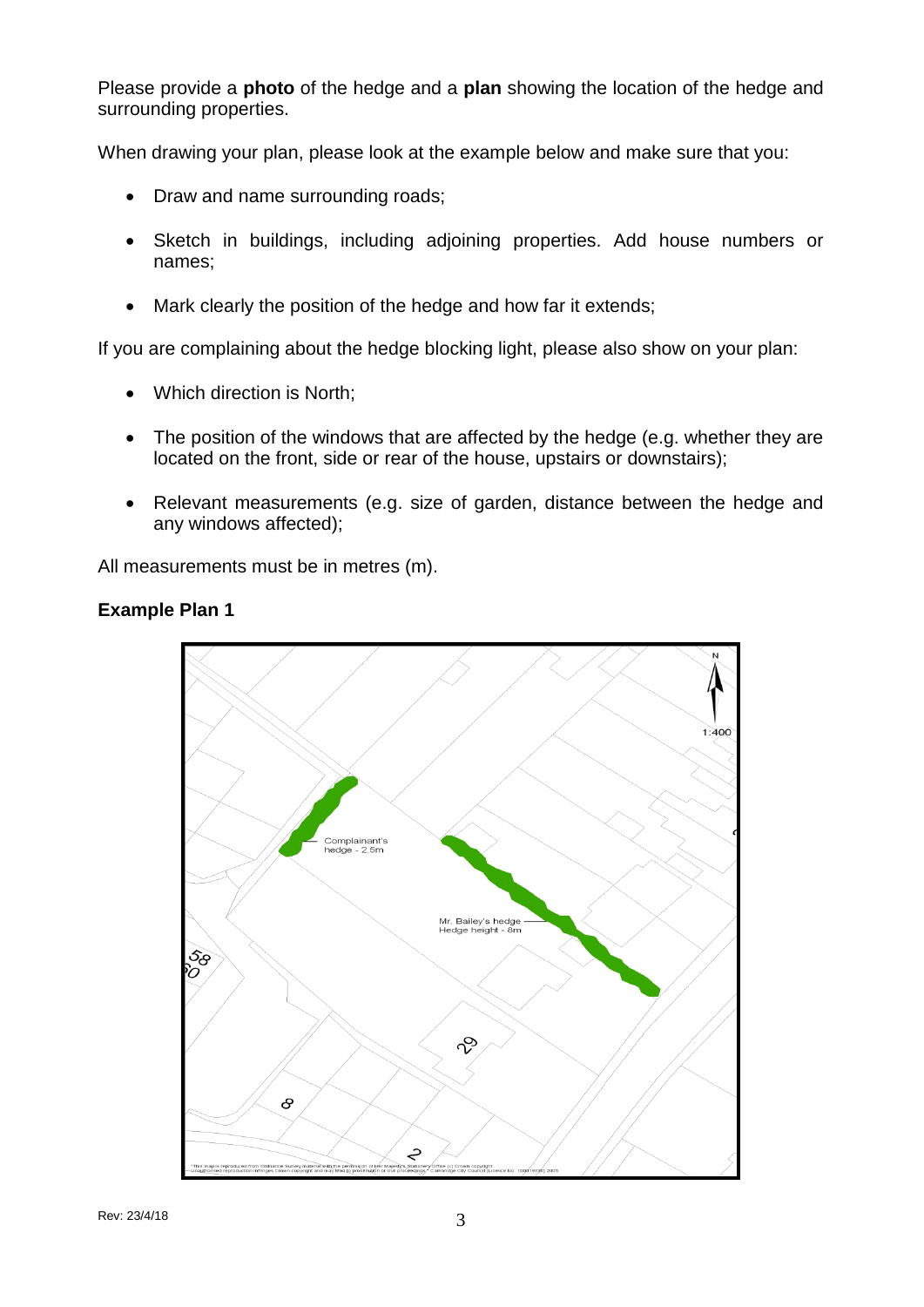# **Example Plan 2**



Please include copies of any professional reports that may have been prepared for you and any other documents that you would like the Council to consider.

# **Section 4: Previous complaints to the Council**

The Council only needs to know about **formal** complaints, made under the high hedges Part of the Anti-social Behaviour Act 2003. Details of telephone calls or other informal contact with the Council about your hedge problems are irrelevant.

#### **Section 5: Who's who/ The parties**

All the details of names and addresses must be completed because the Council is required by law to circulate documents and information, including the decision on the complaint, to the owner and occupier of the land on which the hedge grows.

Q 5.1 Even if someone else is submitting the complaint on your behalf, it is important that the Council has **your contact details**.

Tick the 'Yes' box if you prefer to be contacted by **e-mail**. The Council cannot send documents to you electronically unless you agree.

Q 5.2 This section must be completed **if the complainant does not live in the property affected by the hedge**. The Council requires this information to contact the occupier to arrange a site visit to view the hedge.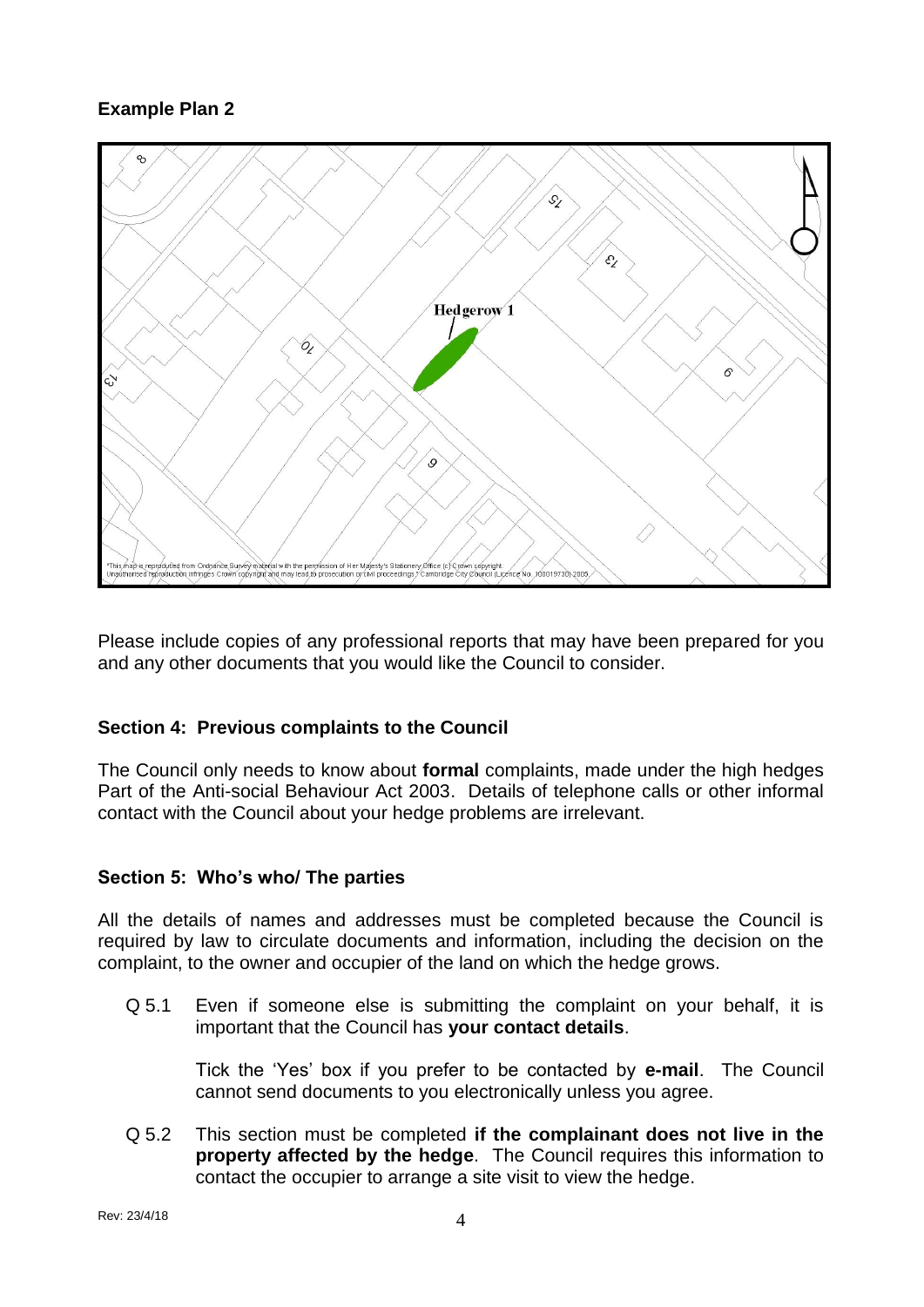Q 5.3 Complete this section if you are an agent, professional adviser, relative, friend or other representative.

**You will be our main contact on all matters relating to this complaint.**  All queries and correspondence will be directed to you.

Tick the 'Yes' box if you prefer to be contacted by **e-mail**. The Council cannot send documents to you electronically unless you agree.

Q 5.4 This will be the **person you have spoken to normally** when you have tried to agree a solution to your hedge problem.

If the site where the hedge is growing does not have a postal address, **describe as clearly as possible where it is**, e.g. 'Land to rear of 12 to 18 High Street' or 'Park adjoining Tower Road'.

This information is required in order to contact these people for their comments, and to arrange a site visit to inspect the hedge.

Q 5.5 If you are unsure or do not know who owns the property where the hedge is situated, you can check with the Land Registry. The relevant form (313) is on their website [\(www.landregistry.gov.uk\)](http://www.landregistry.gov.uk/) or can be obtained from the Local Office.

Alternatively, Land Register Online (at [www.landregisteronline.gov.uk\)](http://www.landregisteronline.gov.uk/) provides easy access to details of registered properties in England. Copies of title plans and registers held in electronic format can be downloaded in PDF format. The register includes ownership details.

#### **Section 6: Supporting documents**

Please make sure you have ticked **all** the relevant boxes.

If you have ticked the last box, please list these documents by date and title (e.g. January 2005 – surveyor's report). This will help to ensure the Council has everything required.

If you are submitting this form by e-mail but will be posting supporting documents separately, please write a reference number or title on them *(e.g. hedge complaint, name, address)* so that they can be matched up with your complaint.